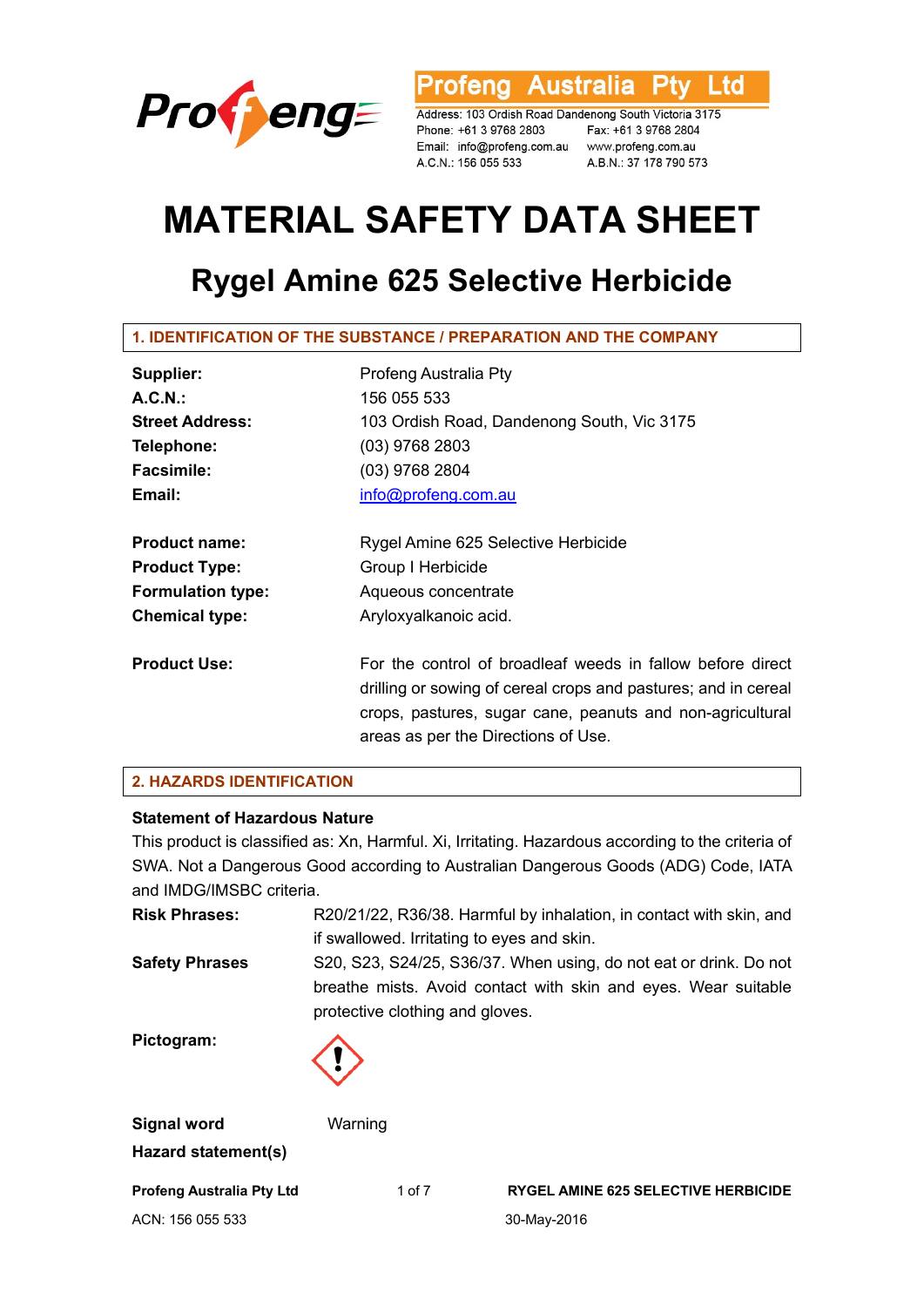

H302 Harmful if swallowed H315 Causes skin irritation H320 Causes eye irritation **Precautionary statement(s)**  P262 Do not get in eyes, on skin, or on clothing P402+P404 Store in a dry place. Store in a closed container P501 Dispose of contents/ container to an approved waste disposal plant

Phone: +61 3 9768 2803

A.C.N.: 156 055 533

Australia

Fax: +61 3 9768 2804

A.B.N.: 37 178 790 573

Address: 103 Ordish Road Dandenong South Victoria 3175

Email: info@profeng.com.au www.profeng.com.au

Ltd

| 3. COMPOSITION / INFORMATION ON INGREDIENTS                |         |                   |  |
|------------------------------------------------------------|---------|-------------------|--|
| <b>Chemical Entity</b>                                     | CAS No. | <b>Proportion</b> |  |
| 2,4-D present as dimethylamine<br>and diethanolamine salts |         | $625$ g/L         |  |
| water                                                      |         | 380 g/L           |  |
| <b>4. FIRST AID MEASURES</b>                               |         |                   |  |

**Inhalation** If symptoms develop or persist, seek medical advice. Remove affected person to fresh air until recovered.

**Ingestion** If poisoning occurs, contact a doctor or Poisons Information Centre on 13 11 26 (Australia). Give a glass of water.

If swallowed do NOT induce vomiting; seek medical advice immediately and show this container or label or contact the Poisons Information Centre on 13 11 26 (Aust). Make every effort to prevent vomit from entering the lungs by careful placement of the patient.

The above first aid instructions are mandated by the Commonwealth Department of Health and Aged Care via the National Drugs and Poisons Schedule. These instructions are suitable for ingestion of spray solution and small amounts of concentrate; however, if SUBSTANTIAL AMOUNTS of the concentrate have been swallowed (more than about 1 tablespoon) AND if medical assistance is more than 30 minutes away, the induction of vomiting should be CONSIDERED, preferably based on MEDICAL ADVICE if a physician can be contacted by phone. All care must be taken to prevent vomit from being inhaled. Do not give anything by mouth to a semi-conscious or unconscious person.

**Skin** If skin contact occurs, remove contaminated clothing and wash skin thoroughly with water. Remove contaminated clothing and launder before re-use.

**Eye** If in eyes, hold eyelids open and wash with copious amounts of water for at least 15 minutes. Seek medical advice if irritation develops or persists.

**Advice to Doctor** Treat symptomatically. No specific antidote.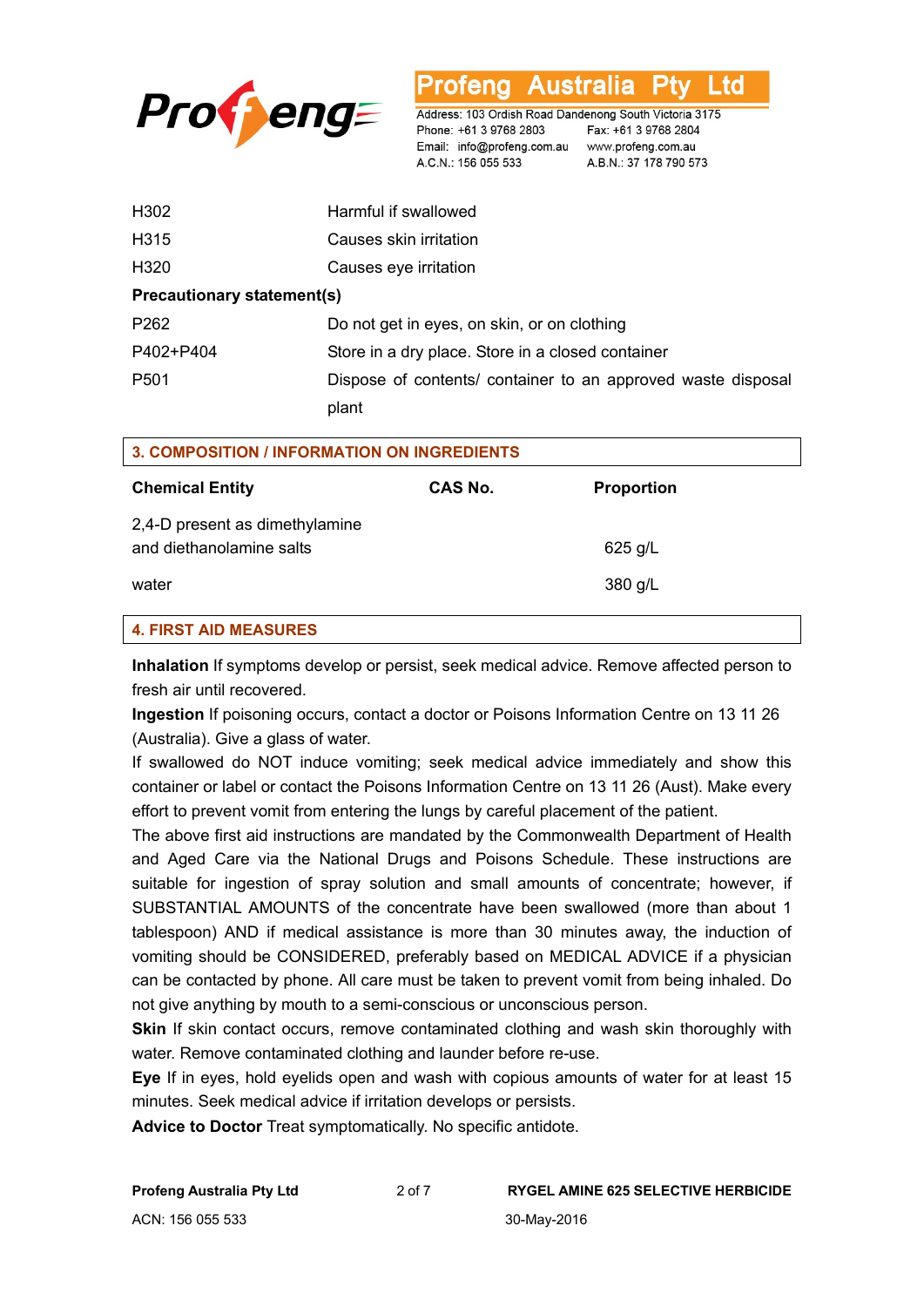

Australia ∟td

Address: 103 Ordish Road Dandenong South Victoria 3175 Phone: +61 3 9768 2803 Email: info@profeng.com.au www.profeng.com.au A.C.N.: 156 055 533

Fax: +61 3 9768 2804 A.B.N.: 37 178 790 573

### **5. FIRE-FIGHTING MEASURES**

**Extinguishing Media** If involved in a fire, the product will not burn. Choose extinguishing media to suit the burning material. None required but use water spray to cool containers or personnel threatened by fire.

#### **Hazardous Combustion Products**

Non-combustible. May emit toxic fumes of hydrogen chloride or phosgene if involved in fires or exposed to extreme heat.

**Protective Equipment** Breathable air apparatus may have to be worn if material is involved in fires especially in confined spaces.

**Other Information** Hazchem code has not been assigned. Prevent fire water from entering drains or water bodies.

# **6. ACCIDENTAL RELEASE MEASURES**

**Spills & Disposal** Contain spill and absorb with clay, sand, soil or proprietary absorbent (such as vermiculite). Collect in sealed open top containers for disposal. On-site disposal of concentrate is not acceptable. Dispose of at a landfill in accordance with local regulations.

**Personal Protection** For appropriate personal protective equipment (PPE), refer Section 8. **Environmental Precautions** 

This product is a herbicide and spills can damage crops, pastures and desirable vegetation. Prevent from entering drains, waterways or sewers. Use earthen bunds or absorbent bunding to prevent spreading of spillage.

#### **Clean-up Methods - Large Spillages**

Place damaged containers in recovery bins (if available) and return to manufacturer.

#### **7. HANDLING AND STORAGE**

**Handling** Do NOT spray in high winds. Do NOT contaminate dams, rivers or streams, or any other water bodies with pesticide or used containers. No special precautions are necessary when handling sealed containers. For personal protective equipment (PPE) and hygiene advice, refer Section 8.

**Storage** Store in the closed, original container in a cool, well ventilated area. Do not store near oxidisers. Keep container tightly sealed and do not store with seed, fertilisers or foodstuffs.

**Other Information** Equipment that has been used for this chemical should not be used for the application of other materials to sensitive plants, unless it has been well washed out with hot soapy water or 1% solution of ammonia, followed by several clear water rinses.

Do not use on or in situations where damage to susceptible crops or plants such as cotton, tobacco, tomatoes, flowers, vines, fruit trees or other susceptible crop plants may result from direct application or drift.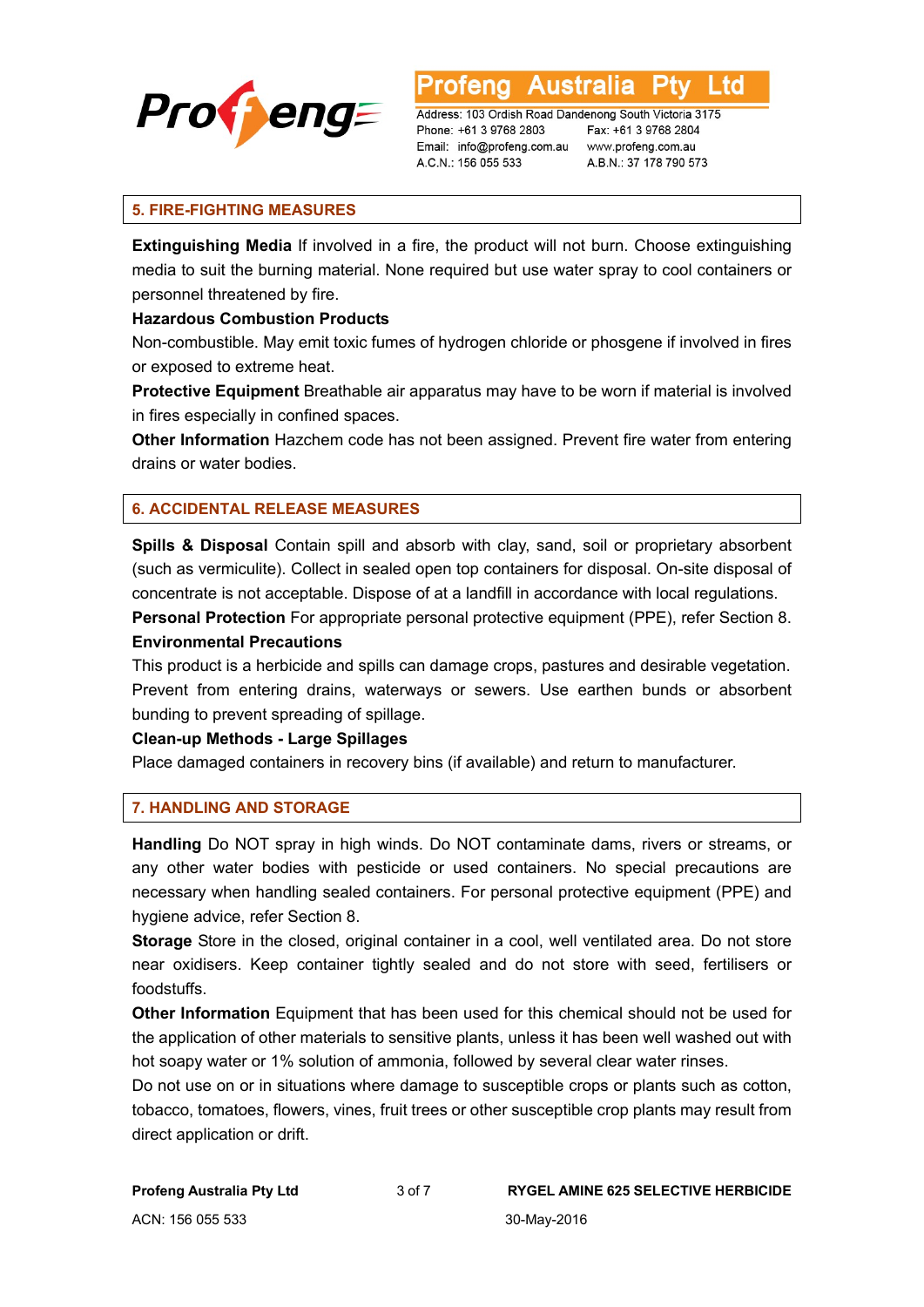

**Australia** Ptv Ltd rotena

Address: 103 Ordish Road Dandenong South Victoria 3175 Phone: +61 3 9768 2803 Email: info@profeng.com.au www.profeng.com.au A.C.N.: 156 055 533

Fax: +61 3 9768 2804 A.B.N.: 37 178 790 573

#### **8. EXPOSURE CONTROLS/PERSONAL PROTECTION**

#### **Exposure Standards:**

No exposure limits have been established for this product.

#### **Engineering Controls:**

Use with adequate ventilation

Use local mechanical exhaust ventilation at sources of air contamination such as open process

#### **Personal protection:**

Avoid contact with eyes, skin and clothing.

Avoid breathing spray mist.

Respiratory Protection: Avoid breathing mist. Respiratory protection should not be required for normal use/handling.

Protective Gloves: Impermeable protective gloves should be worn when you are using this product, to prevent irritation.

Eye Protection: Protective eyewear should be worn to prevent eye contact during mixing/pouring operations or other activities in which eye contact with undiluted material are likely to occur. Have eye lushing equipment available.

Clothing: Clean overalls or protective clothing should be worn, preferably with an apron. Always wash hands before smoking, eating or using the toilet. Wash contaminated clothing and other protective equipment before storing or re-using.

#### **9. PHYSICAL AND CHEMICAL PROPERTIES**

| Appearance:                  | Clear, red-brown liquid with ammoniacal odour          |  |  |
|------------------------------|--------------------------------------------------------|--|--|
| <b>Melting Point:</b>        | $\mathsf{<}0^{\circ}\mathsf{C}$                        |  |  |
| <b>Solubility in Water:</b>  | Soluble in water.                                      |  |  |
| <b>Boiling Point:</b>        | $>100^{\circ}$ C (for water)                           |  |  |
| Specific Gravity (H2O=1)     | 1.254                                                  |  |  |
| pH:                          | $8.5 - 9.5$                                            |  |  |
| <b>Vapour Pressure:</b>      | 16mm Hg (for water), 2,4-D amine salt is non volatile. |  |  |
| <b>Volatile Component:</b>   | $30\%$                                                 |  |  |
| <b>Flash Point:</b>          | Non flammable                                          |  |  |
| <b>Flammability:</b>         | Non combustible material                               |  |  |
| Ignition Temperature:        | N/A                                                    |  |  |
| <b>Flammable Limits LEL:</b> | Non flammable                                          |  |  |
| <b>Explosion Properties:</b> | N/A                                                    |  |  |

#### **10. STABILITY AND REACTIVITY**

**Stability** Stable under normal conditions.

| Profeng Australia Pty Ltd | 4 of 7 |
|---------------------------|--------|
| ACN: 156 055 533          |        |

#### **RYGEL AMINE 625 SELECTIVE HERBICIDE**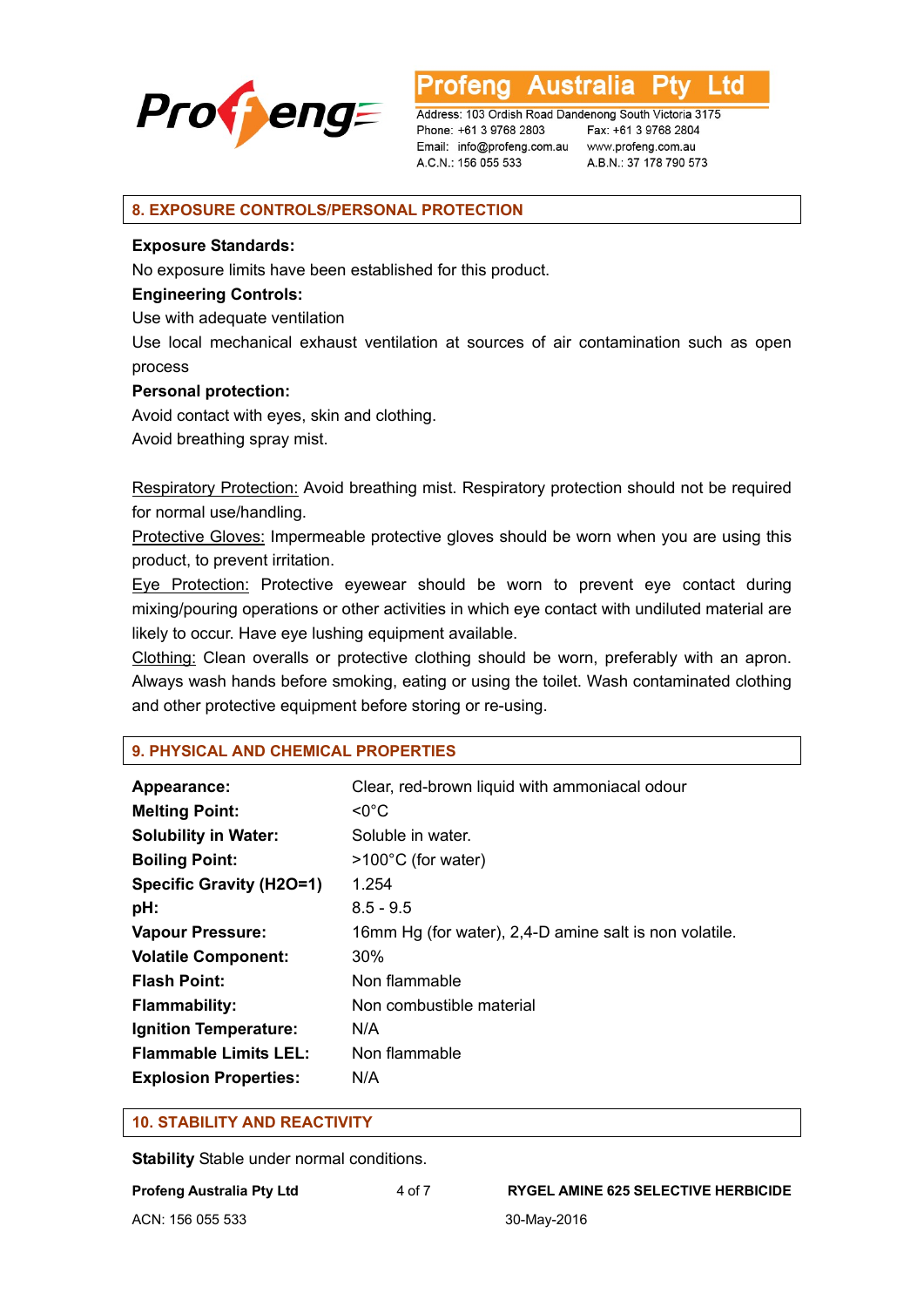

∟td

Address: 103 Ordish Road Dandenong South Victoria 3175 Phone: +61 3 9768 2803 Email: info@profeng.com.au www.profeng.com.au A.C.N.: 156 055 533

Fax: +61 3 9768 2804 A.B.N.: 37 178 790 573

#### **Hazardous Polymerization**

Hazardous polymerisation is not possible.

## **Materials to Avoid**

Reaction of the concentrate or spray mix with acids will precipitate solid 2,4-D acid and largely de-activate the product and cause blockages in spray equipment. The addition of a strong alkali such as caustic soda will cause release of dimethylamine vapour.

Dimethylamine is moderately toxic,  $LD_{50}$  (oral, rat) is 700 mg/kg and a TLV of 10 ppm (TWA) has been set.

**Hazardous Reaction** Keep away from strong oxidising agents.

### **11. TOXICOLOGICAL INFORMATION**

No harmful effects are expected if the precautions on the label and this MSDS are followed. **Inhalation** The components of the product are of low volatility and no adverse effects are expected from handling the concentrate. The concentrate is considered harmful by inhalation by Worksafe Australia. A moderate hazard exists from inhalation of spray and care should be taken to avoid inhalation of spray mists.

**Ingestion** Not a likely route of exposure. Amounts swallowed incidental to normal handling procedures and use are not expected to cause injury. However, swallowing of large amounts may cause injury. Ingestion of the product in relatively large amounts can result in headache,

nausea, lethargy, motor weakness and unco-ordination.

**Skin** Prolonged contact with the concentrate may cause irritation. Prolonged contact of the concentrate with skin will result in absorption of some 2,4-D which can be harmful.

**Eye** The concentrate will cause irritation of the eyes. Prolonged contact with the concentrate may cause damage to the eye.

**Chronic Effects** Chronic Overexposure: Repeated absorption of relatively large amounts of 2,4-D

presents a risk to the liver and kidneys.

**Carcinogenicity** The weight of the evidence is that 2,4-D is not carcinogenic.

**Acute Toxicity - Oral LD<sub>50</sub>** (rat) 699 mg/kg for 2,4-dichlorphenoxyacetic acid LD<sub>50</sub> (rat) 700 mg/kg for dimethylamine  $LD_{50}$  (rat) 710 mg/kg for diethanolamine

**Acute Toxicity - Dermal** 

 $LD_{50}$  (rabbit) >2000 mg/kg

**Acute Toxicity - Inhalation** 

 $LC_{50}$  (rat) (4hr) > 1.79 mg/L

**Skin Irritation** Not a skin irritant.

**Skin Sensitisation** Product is not a skin sensitiser.

**Other Information** The Australian Acceptable Daily Intake (ADI) for 2,4-D for a human is 0.01 mg/kg/day, set for the public for daily, lifetime exposure. This is based on the NOEL of 1.0 mg/kg/day, the level determined to show no effects during long term exposure for the

**Profeng Australia Pty Ltd** 5 of 7 **RYGEL AMINE 625 SELECTIVE HERBICIDE**

ACN: 156 055 533 30-May-2016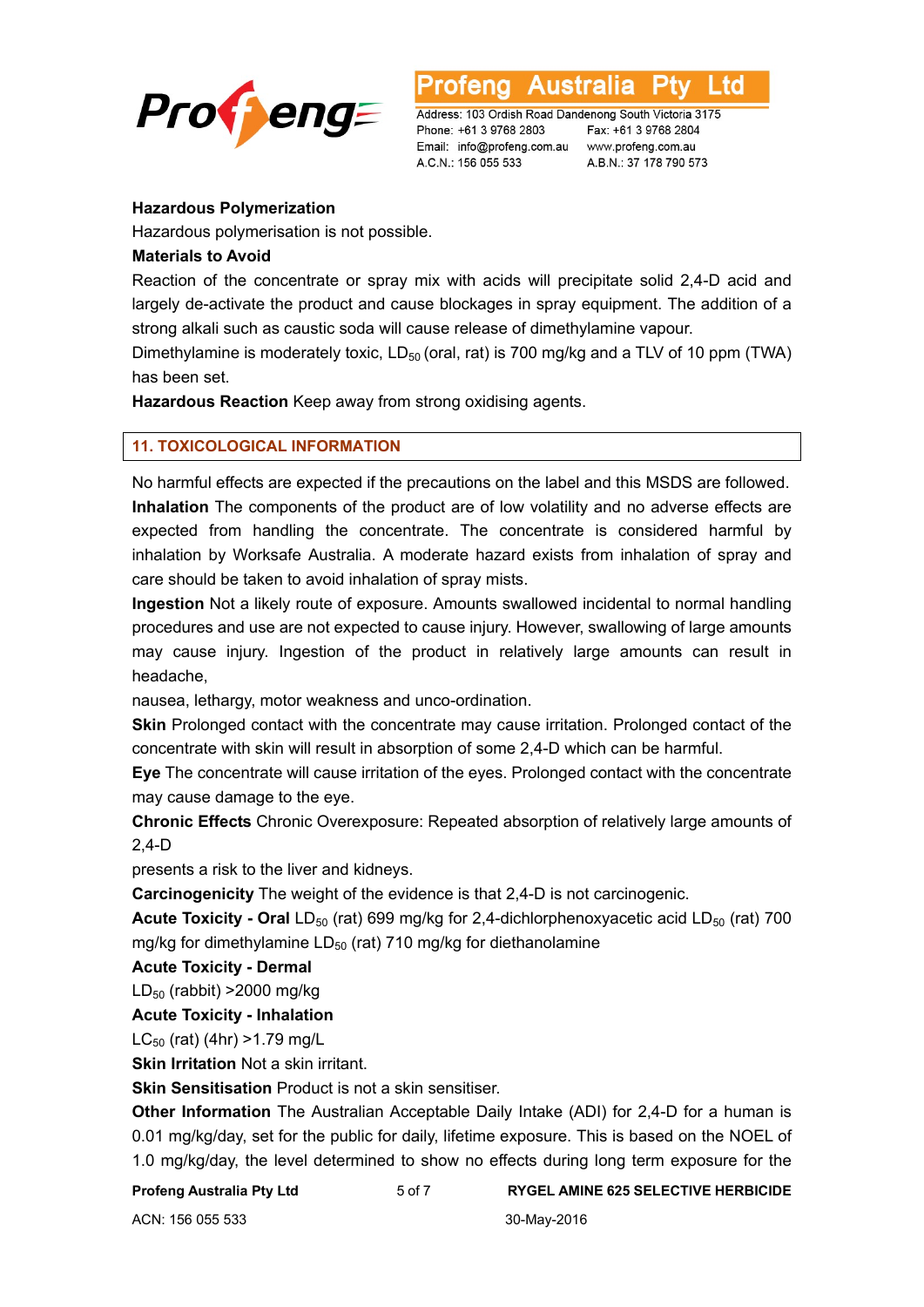

td

Address: 103 Ordish Road Dandenong South Victoria 3175 Phone: +61 3 9768 2803 Email: info@profeng.com.au www.profeng.com.au A.C.N.: 156 055 533

Fax: +61 3 9768 2804 A.B.N.: 37 178 790 573

most sensitive indicators and the most sensitive species. (Ref: Comm. Dept. of Health and Ageing, 'ADI List', TGA, August 2003).

In trials using 2,4-D as a drug, studies on volunteers have shown that doses of between 5 and 36 mg/kg body weight do not cause any acute toxic effects. Formulated 2,4-D products can be absorbed by ingestion, inhalation (spray mist) and through the skin. A study of users (sprayers) has shown that absorption through the skin is the most common route. When used with good agricultural spraying practice and good personal hygiene, absorption of 2,4-D is very low.

# **12. ECOLOGICAL INFORMATION**

### **Known Harmful Effects on the Environment**

2,4-D amine products do not appear to pose any threat to birds.

2,4-D amine products do not appear to pose any threat to fish or other aquatic organisms other than in very high concentrations.

#### **Environ. Protection Mobility**

Rapid degradation in soil presents significant downward movement under normal conditions.

#### **Persistence /Degradability**

Half life in soil is typically 7 days. Loss from soil is principally by microbial degradation.

#### **Acute Toxicity – Fish**

Not toxic to fish.  $LC_{50}$  (96 hr) for (rainbow trout) is ~100 mg/L.

#### **Acute Toxicity - Daphnia**

 $LC_{50}$  (48 hr) for 2,4-D amines is 184 mg/L.

#### **Acute Toxicity – Other Organisms**

Birds: Not toxic to birds.  $LD_{50}$  for (mallard ducks) is >1000 mg/kg

Bees: Not toxic to bees. LD<sub>50</sub> 104.5 *μ*g/bee.

**Sewage Treatment** Not inhibitory in sewage system, 2,4-D is rapidly biodegraded

#### **13. DISPOSAL CONSIDERATIONS**

#### **Product Disposal**

On site disposal of the concentrated product is not acceptable. Ideally, the product should be used for its intended purpose. If there is a need to dispose of the product, approach local authorities who hold periodic collections of unwanted chemicals (ChemCollect).

#### **Container Disposal**

Do not use this container for any other purpose. Triple rinse containers, add rinsate to the spray tank, then offer the container for recycling/reconditioning, or puncture top, sides and bottom and dispose of in landfill in accordance with local regulations.

drumMUSTER is the national program for the collection and recycling of empty, cleaned, non returnable crop production and on-farm animal health chemical containers. If the label